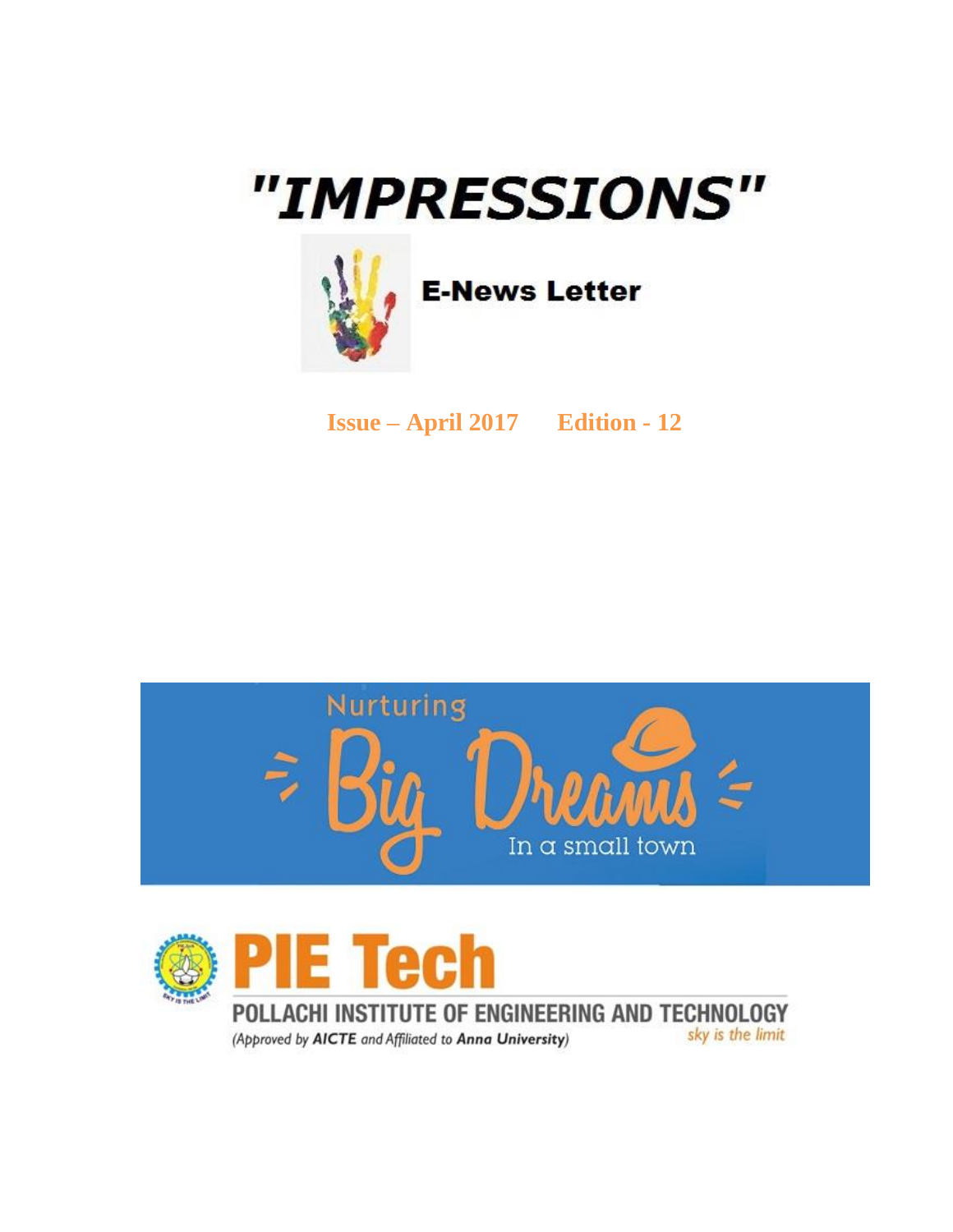## **Impressions Issue – April 2017 Edition –12**

#### **From the Editor's Desk,**

We are delighted to present the twelfth edition of PIE Tech - Impressions for this vibrant year 2017. "Impressions" aims to bring out the activities & happenings in our Institution in the month of April 2017.

## **Faculty Buzz**

Dr.Dhanamurugan, HoD/ Mechanical has Successfully Completed Ph.D on the title "Experimental Investigation of Bale Bio-diesel as a fuel in a Diesel Engine". The Public Viva Voce was held on 5.04.2017 at Anna University, Chennai.

#### **Journal Publication**

Dr. N. Suba Rani, Mr.V.Eswaramurthy of CSE Department published a paper on **"Web-Based College Mark Management System"** in International Journal of Software Computing and Testing, Volume 03, Issue 01 April 2017, ISSN: 2456-2351.

Dr. N. Suba Rani, Mr.V.Eswaramurthy of CSE Department published a paper on "Agribot:An Agriculture Robot" in International Journal of Software Computing and Testing, Volume 03, Issue 01 April 2017, ISSN: 2456-2351.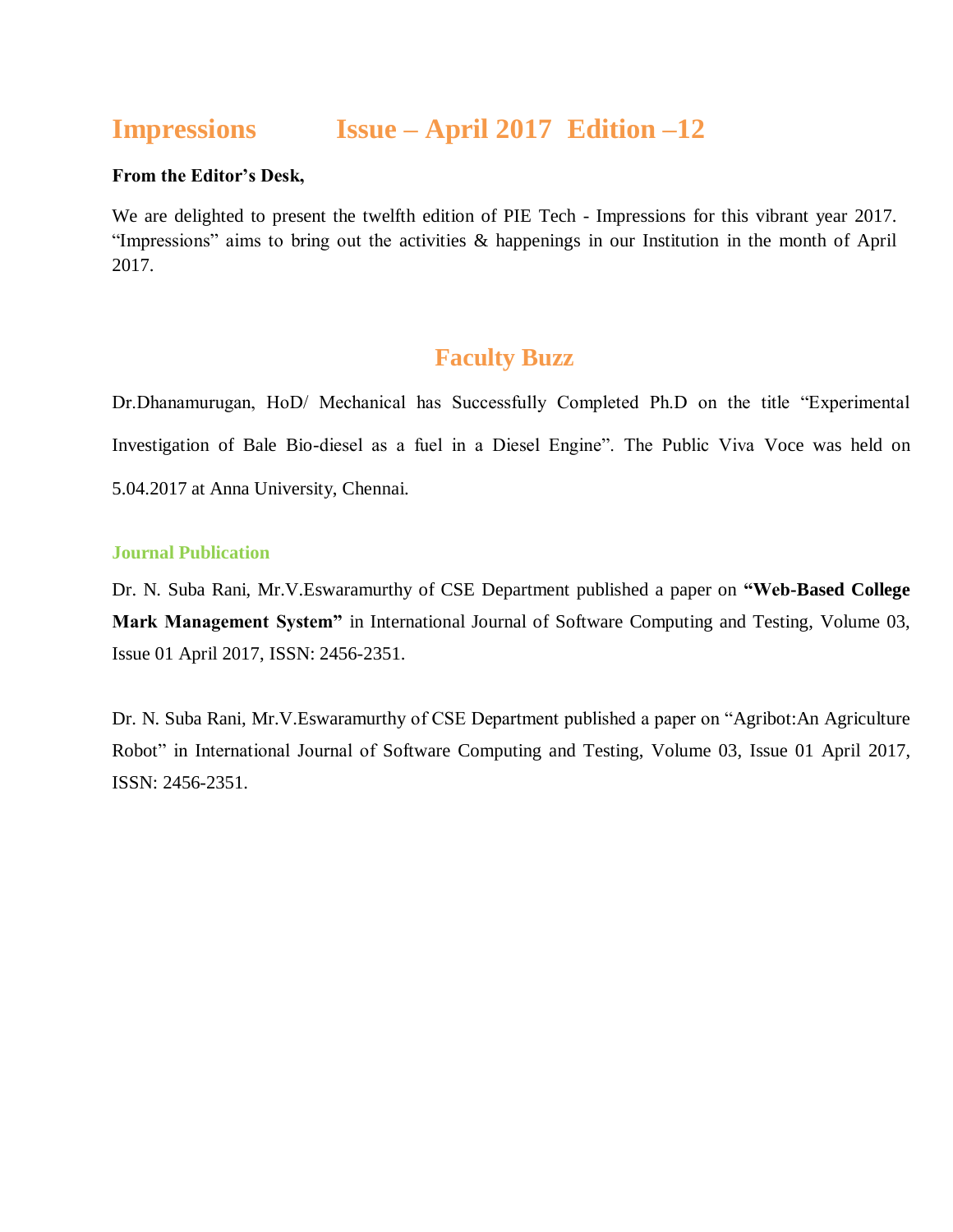## **Student Buzz**

#### **Project Proposal submitted.**

Our Final Year CSE Students Project "**E-Voting System based on Adhar ID and OTP Security**" has sent as Project proposal to the Election Commission of India and honorable Prime Minister of India.

**Project Guide:** Ms.K.Jayanthi **Project Members:** S.Sudharsan P.Janani

A.Vijayan



#### **Journal Publication**

S.Sathishkumar , G.Udhayarajkumar of IV CSE published a paper on "Web-Based College Mark Management System" in International Journal of Software Computing and Testing, Volume 03, Issue 01 April 2017, ISSN: 2456-2351.

R.Swetha , E.Kalaivanan of IV CSE published a paper on "Agribot:An Agriculture Robot" in International Journal of Software Computing and Testing, Volume 03, Issue 01 April 2017, ISSN: 2456-2351.